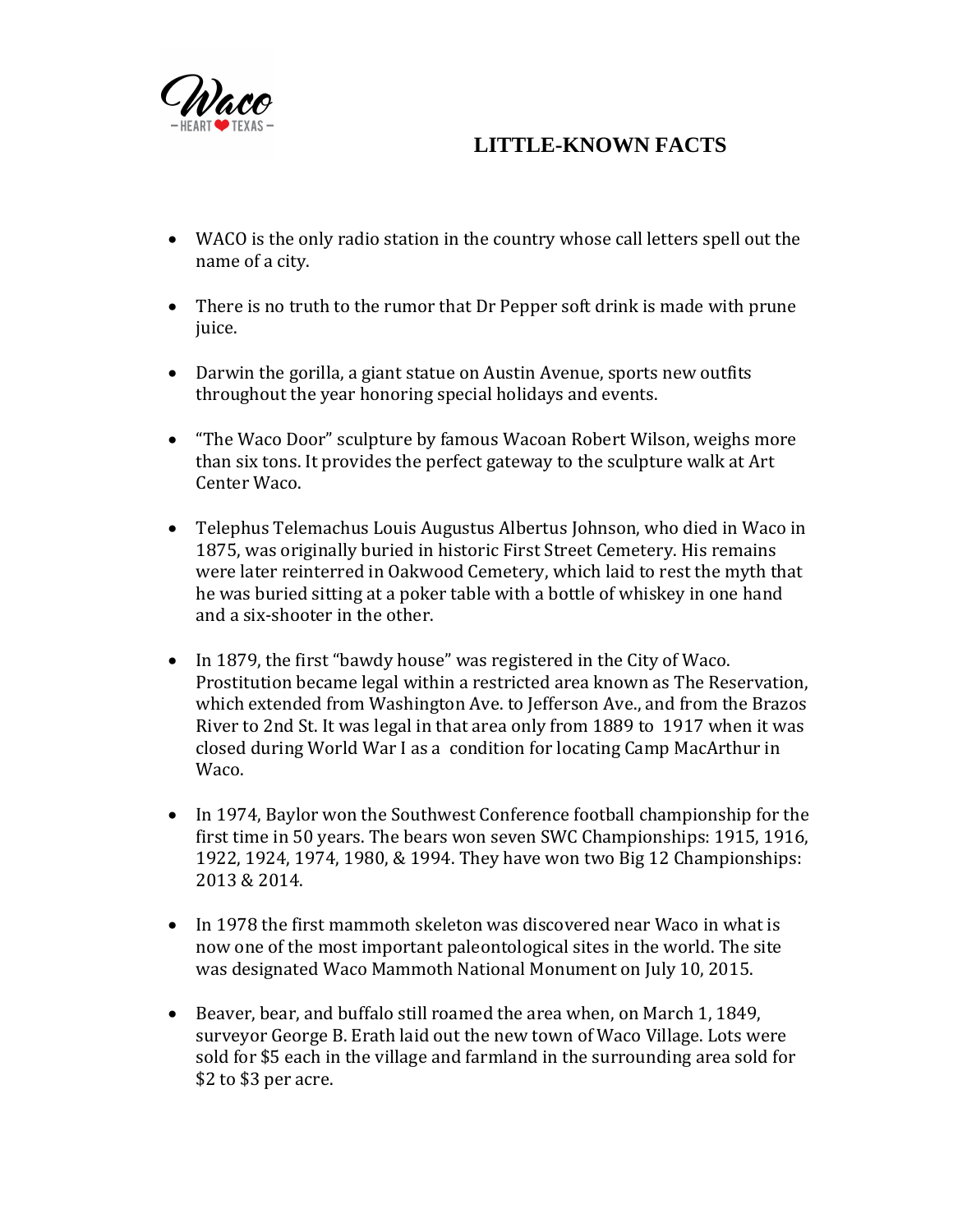- One of Waco's first newspapers was the *Waco Examiner*, started in 1865.
- Waco was known as the "Athens on the Brazos" during the 1880s because it was fast becoming the hub of education in the Lone Star State. In 1881, Paul Quinn College moved to Waco in 1872. In 1882, a city tax was levied to fund the Waco Public Schools; and in 1886 Waco University and Baylor University consolidated locations in Waco.
- The invention of Dr Pepper at the Old Corner Drug Store in Waco in 1885 preceded the invention of Coca-Cola by one year.
- William L. Prather, who was raised in Waco, was President of the University of Texas (UT) in 1900. Pratheroften admonished his students that "the eyes of Texas are upon you." Inspired by these words, student John Long Sinclair, wrote lyrics to the tune of "I've Been Working on the Railroad" that eventually became the school song for UT. The song was first sung on May 16, 1903.
- The Hippodrome Theater, opened in 1914 as a select road show house, spent much of its life as "Hulsey's Hipp," operated by E. H. Hulsey to offer major vaudeville attractions and movies.
- The Waco Navigators, a professional baseball team, won the Texas League championship in 1914, 1915, and 1916.
- In 1970, one hundred years after its completion, the Waco Suspension Bridge became the first Waco edifice placed on the National Register of Historic Sites.
- The name Waco has been spelled at least 32 different ways, including Wacco, Wachos, Huaco, Hueco, Wacoah, Honechas, Houchas, Quchaco, Quaineo, Quintico, Wacha, Wacoes, Waecoe, Waeko, Wiko, Weko and Weeco.
- Waco's first hotel was built in 1849 when Shapley Prince Ross, one of Waco's founders, built a log hotel on the corner of 1st & Bridge Streets, the site of the present-day Hilton Waco. The hotel burned in 1871.
- McLennan County produced six Civil War Generals and sent over 2,200 troops to fight for the Confederacy out of a population of only about 8,000. Gravesites for some of these generals can be found at the 1st St. Cemetery in Ft. Fisher Park.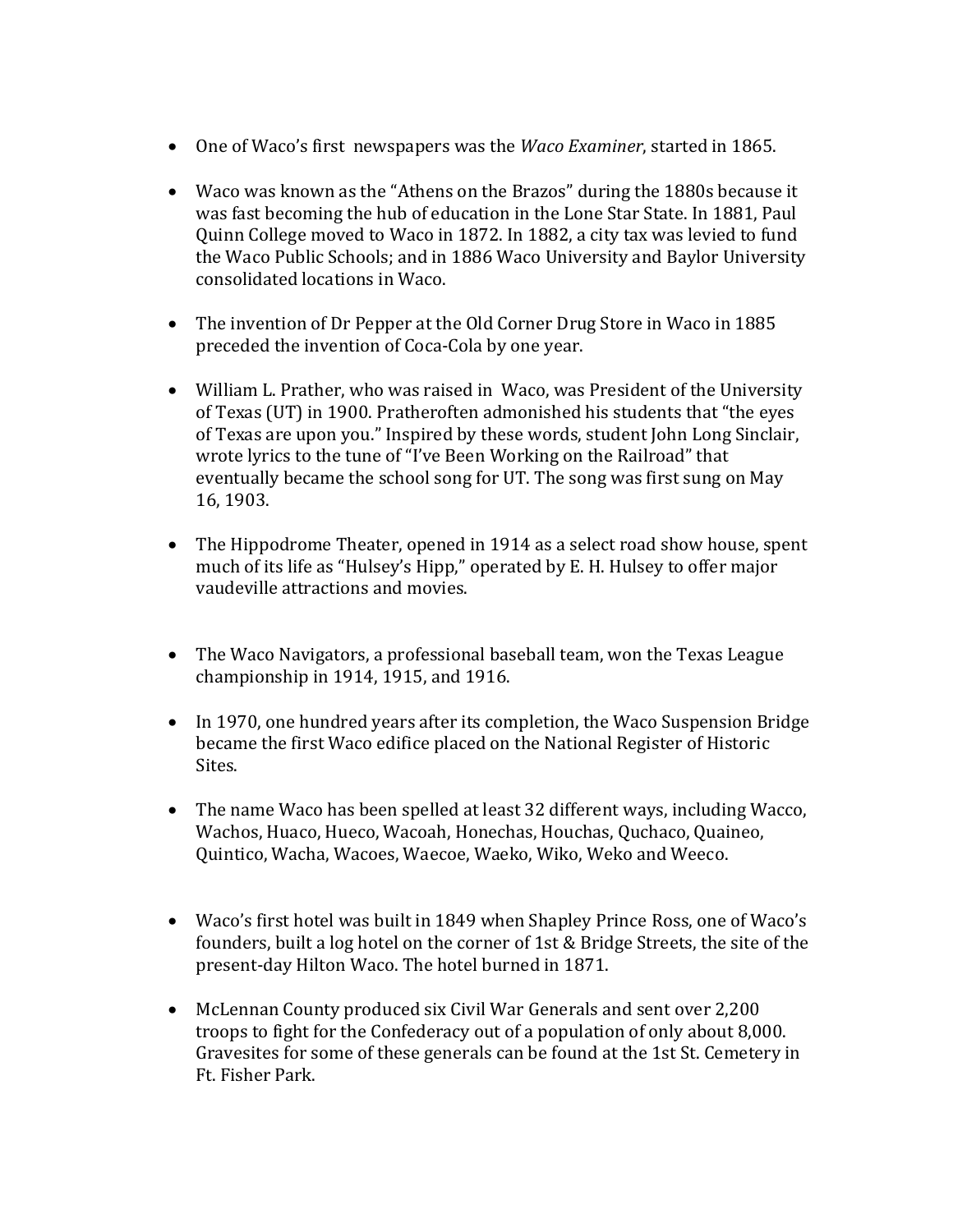- The Chisholm Trail, leading to Wichita, Kansas, and the Shawnee Trail leading to Abilene, both crossed the Brazos River on the Waco Suspension Bridge. By 1871, between 600,000 and 700,000 steers had passed over the bridge, and the cattle drives continued through 1884.
- Jacob de Cordova, one of Waco's founders, was Jewish. In 1869, a Hebrew Benevolent Society was founded and B'nai B'rith helped construct the first synagogue in 1879.
- Over 2.7 million bricks, made from Brazos River sand, went into the construction of the Waco Suspension Bridge before its completion in 1870.
- Waco was home to the largest inland cotton market in the world in 1890, receiving 60,000 bales annually by wagon and 150,000 bales by rail.
- Over 8 million Texans visited Waco from 1894 to 1930 to attend the monthlong Texas Cotton Palace Exposition.

The Masonic Grand Lodge of Texas, located in Waco, was built in 1904 .

- The 1953 Waco tornado was the most devastating tornado in Texas history in terms of death and injury. The F5 storm took 114 lives and injured over 1,000.
- Waco's 416-acre Cameron Park has some of the most technical and challenging mountain bike trails in the state and is part of the National Trails System
- The southwest part of Waco is located on the edge of the Balcones Fault, the same geological formation that carved the Texas Hill Country. Across the Brazos, on the northeast side, is rich, black farmland, called the "Blacklands" region in the geology of Texas. From the top of Lover's Leap in Cameron Park, one can see the vast differences from one side of the Brazos to the other.
- Waco was the same size as Dallas in 1870.
- Cargill Foods of Waco grows, processes and sells over 50 million pounds of turkey per year, 10 million pounds each of chicken and pork, and 4 million pounds of beef.
- Snickers candy bars are made in Waco.
- Waco is the birthplace of more Texas governors than any other city. Governors born here include Richard Coke, Sul Ross, Pat Neff, and Ann Richards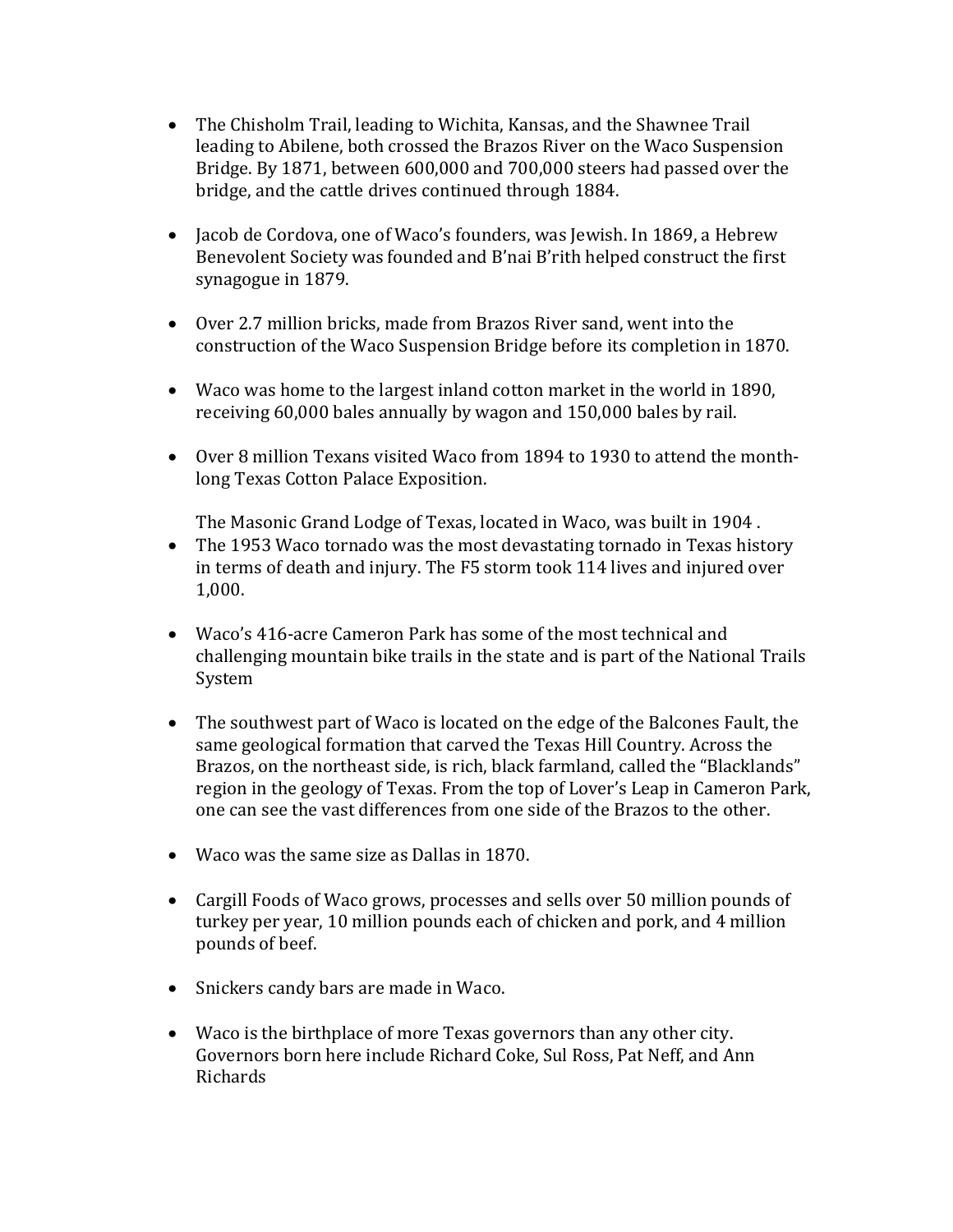- William Cowper Brann (1855-1898) was the brilliant, vitriolic writer and publisher of the *Iconoclast*, a monthly newsletter with a national circulation. Brann called his publication "a journal of personal protest" and "A literary Gatling Gun." Brann was killed in a duel with Tom Davis in downtown Waco and is buried in Oakwood Cemetery. A bullet hole mars his tombstone on which his name does not appear. In fact, the only word on the stone is "TRUTH".
- The city of Hewitt was named in the film *[Harold & Kumar Escape from](http://en.wikipedia.org/wiki/Harold_%26_Kumar_Escape_from_Guantanamo_Bay)  [Guantanamo Bay](http://en.wikipedia.org/wiki/Harold_%26_Kumar_Escape_from_Guantanamo_Bay)*, including the fictional Hewitt Regional Airport. The scenes that took place in Hewitt were actually filmed in a different location.
- Hewitt Texas was ranked #44 by *CNNMoney Magazine's* 2007 Top 100 places to live
- The city of McGregor lies in two counties, as well as two metropolitan areas. The McLennan County portion of the city is part of the [Waco](http://en.wikipedia.org/wiki/Waco,_Texas) [Metropolitan](http://en.wikipedia.org/wiki/Waco_metropolitan_area)  [Statistical Area,](http://en.wikipedia.org/wiki/Waco_metropolitan_area) while the small portion that lies in Coryell County is part of the [Killeen](http://en.wikipedia.org/wiki/Killeen,_Texas)–[Temple](http://en.wikipedia.org/wiki/Temple,_Texas)–[Fort Hood](http://en.wikipedia.org/wiki/Fort_Hood) [Metropolitan Statistical Area.](http://en.wikipedia.org/wiki/Killeen-Temple-Fort_Hood_metropolitan_area)
- [SpaceX](http://en.wikipedia.org/wiki/SpaceX) has a [rocket engine](http://en.wikipedia.org/wiki/Rocket_engine) [development](http://en.wikipedia.org/wiki/New_product_development) and [test](http://en.wikipedia.org/wiki/Rocket_engine_test_facility) facility in McGregor, Texas.
- In 1996 Baylor president, Dr. Sloan allowed dancing on campus. He danced the first dance with his wife. Previously the university had a ban on dancing although it was still practiced in music, theatre productions and cheerleading.
- The James C. Connally AFB was located just north of Waco. The present day the site is home to Texas State Technical College.
- Camp McArthur was located in north Waco. The site is currently the home of the Waco Center For Youth.
- On Oct. 16, 1929, Clyde Barrow was arrested in the company of two wanted men, William Turner and Frank Hardy, at the Roosevelt Hotel in Waco. Barrow claimed he had been picked up hitchhiking and he was unaware of Turner & Hardy's reputations. Turner and Hardy went along with Barrow's story of being an innocent bystander, and Barrow was released. Three months later in Dallas, Barrow, 20, met 19-year-old cafe waitress Bonnie Parker (1910-1934). The romance began, and the pair terrorized the Southwest for four years, robbing banks and stores and gunning down 13 civilians and lawmen along the way.
- Clyde Barrow was again arrested in Waco in connection with five car thefts and two burglaries in 1930. While awaiting trial, Barrow and two others